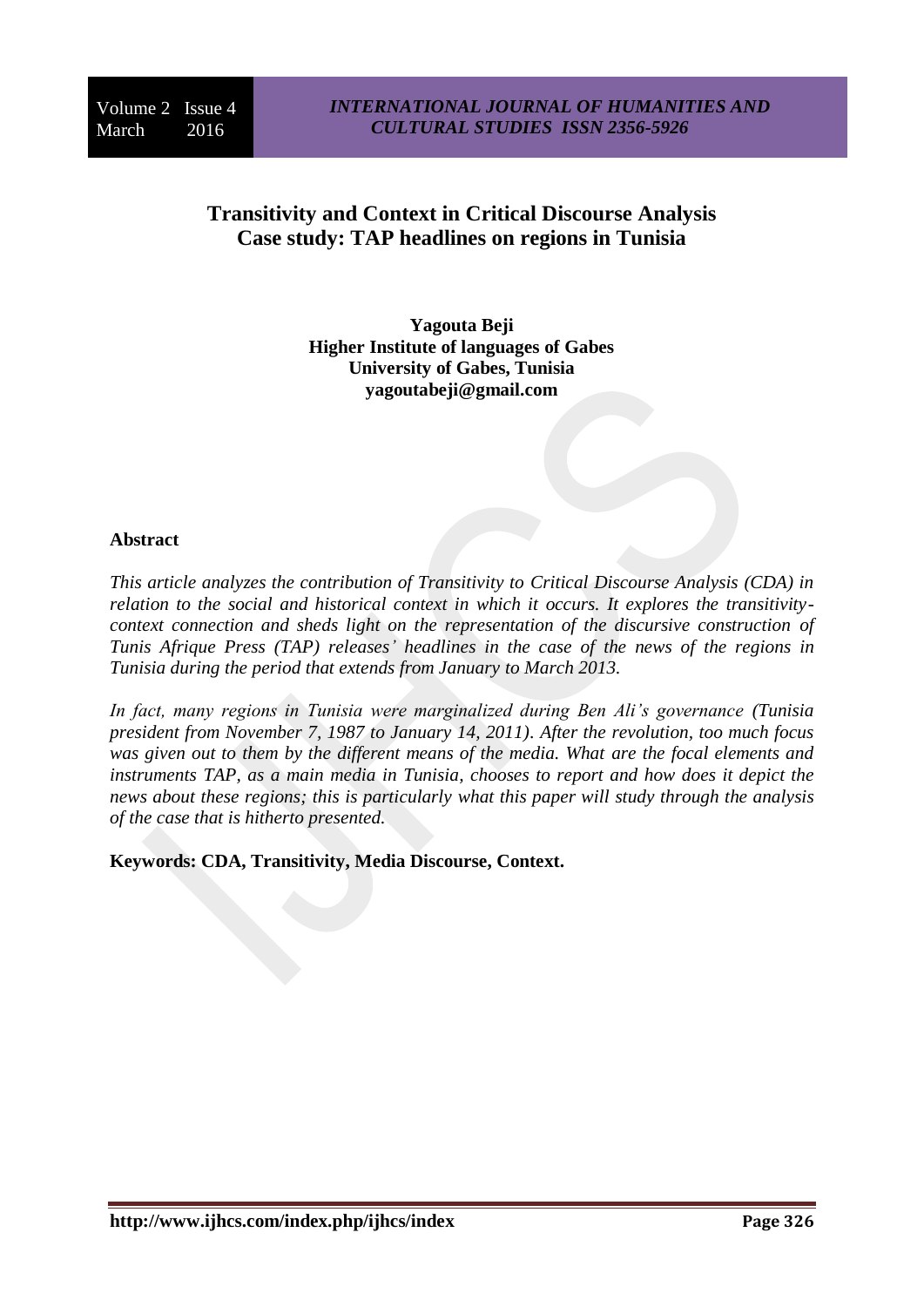#### **Introduction**

The Systemic Functional linguistic model takes the concept of Context as indispensable in the study of clause structure (Halliday and Hasan 1985). As for the variable of Transitivity, context sets constraints on which the actors, the processes and the circumstances should be used in a clause of a discourse and could be a decisive variable. Matthiessen (1995) and Halliday (2004) grant a big deal of weight to the role of Context in defining Transitivity components.

This paper represents an explanation of the relation Context-Transitivity in a critical discourse analysis framework. The study is based on an application of transitivity on a specific discourse and mainly a deconstruction of its components in terms of the major participants, the processes and the prevailing circumstances. In brief, this study will unveil the context -basically ideological- that underlies the linguistic structure in the discourse (and after all any discourse) of Tunis Afrique Press (TAP) in the coverage of the news of the regions in Tunisia for the period that extends from January to March 2013.

#### **Review of the literature**

#### **1-Critical Discourse Analysis:**

CDA is one of the important approaches to discourse analysis. It was considered in late 1970's as a field of study. It was the idea of Roger Fowler and his colleagues at the University of East Anglia, whose work is based already on language and ideology. Language and social meaning precisely, was the relation to be critically analyzed. In 1991, Fowler assumed that the relationship of text and context represents the essential framework to CDA. Fairclough (1995a: 7) said that "discourse is the use of language seen as a form of social practice, and discourse analysis is analysis of how texts work within sociocultural practice". As such, a discursive analysis should not be done without referring to the context of the text production. Another prominent focus in CDA is the ideological concern and its relation to power (Van Dijk, 2000). In fact, "when we speak or write we always take a particular perspective on what the world is like" (Gee, 1999: 2). In *Language in the News*, Fowler (1991: 101) said: "anything that is said or written about the world is articulated from a particular ideological position". Ideologies then construct the social manifestations of the beliefs shared by a group and therefore foster new social opinions and spread them in the society. In the case of the news of the regions in Tunisia, the headlines assert the failure of the government by depicting those regions negatively in most cases. This media discourse which is accordingly ideologically based is to be considered in this paper.

Through their specific style, different media affect our knowledge and understanding of the world around us. This language, however, cannot be considered as an authentic language as it is designed and administered by certain perspectives or ideologies. In this regard, a media discourse presents "its perception of 'reality' in the form which it regards as most suitable for its readership" (Hodge & Kress, 1993: 17).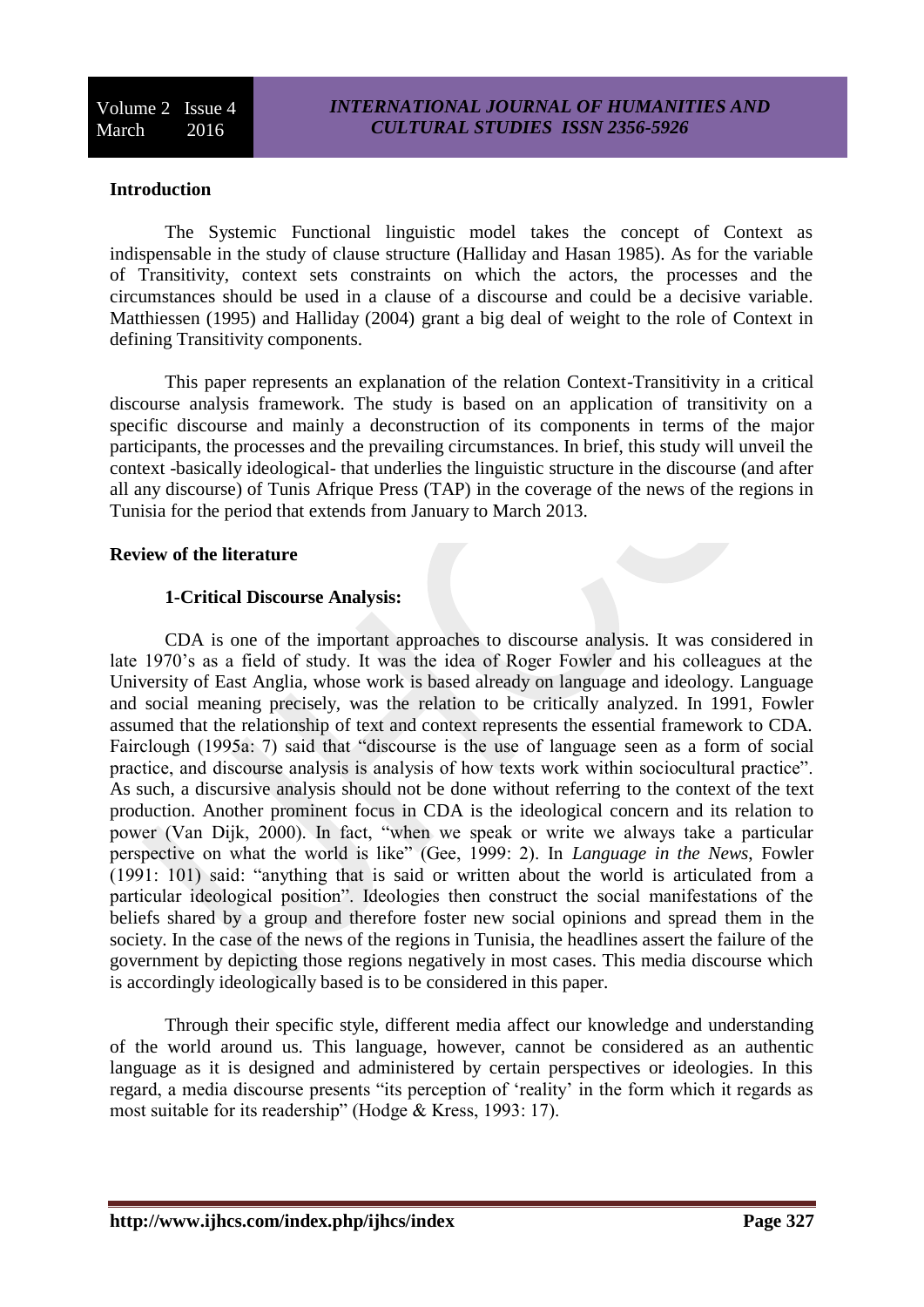### **2-Transitivity in the Systemic Functional Grammar**

The SFG model takes the concept of context as indispensable in the study of sentence structure (Halliday and Hasan, 1985). Transitivity, one of the three tenets of Halliday's SFG, represents a reflection of the processes that take place in the world via formal grammatical components. In transitivity, "grammar is related to reality" (Perez. M. C., 2007: 68). It takes into account a paradigmatic conception of language where choices play an essential function. Addressers and addressees do not only compose and decode a spectrum of grammatical constituents but they do so after making choices related to what formal terms they might select to render communication effective. In the same respect, Simpson (1993) said "transitivity refers generally to how meaning is represented in the clause. It shows how speakers encode in language their mental picture of reality and how they account for their experience of the world around them […], because it is concerned with the transmission of ideas, is part of the ideational function of language" (p88).

To 'decode' and 'encode' aspects of reality and experience of the world is essentially to answer the questions: who appears in the text? What is happening, and where, when, how... is this happening

The answer to those questions is in the evaluation of transitivity related to concepts of 'process', 'participant' and circumstance or as Burton (1982: 200) puts it: "to describe the scenario of 'who does what to whom'"?

Transitivity processes are made up of six major ones.

- 1- The material processes are 'simply processes of doing' (Simpson, 1993: 89). Participants may have an active or passive role. They may be the 'doers' or the 'goal'. Sometimes, they are the 'beneficiaries', "the one to whom or for whom the process is said to take place" (Halliday, 1994: 144), or the 'range'.
- 2- The mental processes are processes of 'sensing' (Simpson, 1993: 91) which can be processes of perception (see, hear), processes of reaction (like, fear) and processes of cognition (think, believe). The major participant is the 'senser' or 'experiencer' in Toolan's words (1988: 114). The phenomenon is "that which is perceived, reacted to or thought about" (Simpson, 1993: 91).
- 3- The verbal processes or 'processes of saying' (Simpson, 1993: 90) where the participants may either be 'sayers' (the individual speaker) or 'targets' (the addressee) (ibid.) or 'receiver' (Martin et.al., 1997: 113; Thompson, 1996: 97; Toolan, 1988: 115). The 'verbiage' is the message both sayers and targets exchange.
- 4- The relational processes are defined by Halliday (1994: 119) as "processes of being" suggesting that one participant affects the other in anyway. They may be 'intensive' (x is A); possessive  $(X \text{ has } A)$  or 'circumstantial'  $(X \text{ is at/or } A)$ . Participants are either 'carriers'/attributants or 'attributes'.
- 5- Other processes: the existential and the behavioral. The existential "posits existence" (Benson & Greaves). It is usually "straight forward" (Perez. M. C., 2007: 75) as they are headed by the empty particle 'there' as in "There were fifty of you" (Bloor & Bloor, 1995: 125). The behavioral process draws aspects from verbal and mental processes. So sensing and saying are considered as behaviors for verbs like gossip, chat, watch, ponder, listen, grin, smile etc. In fact, because one participant is endowed with human consciousness, behavioral processes are similar to mental processes in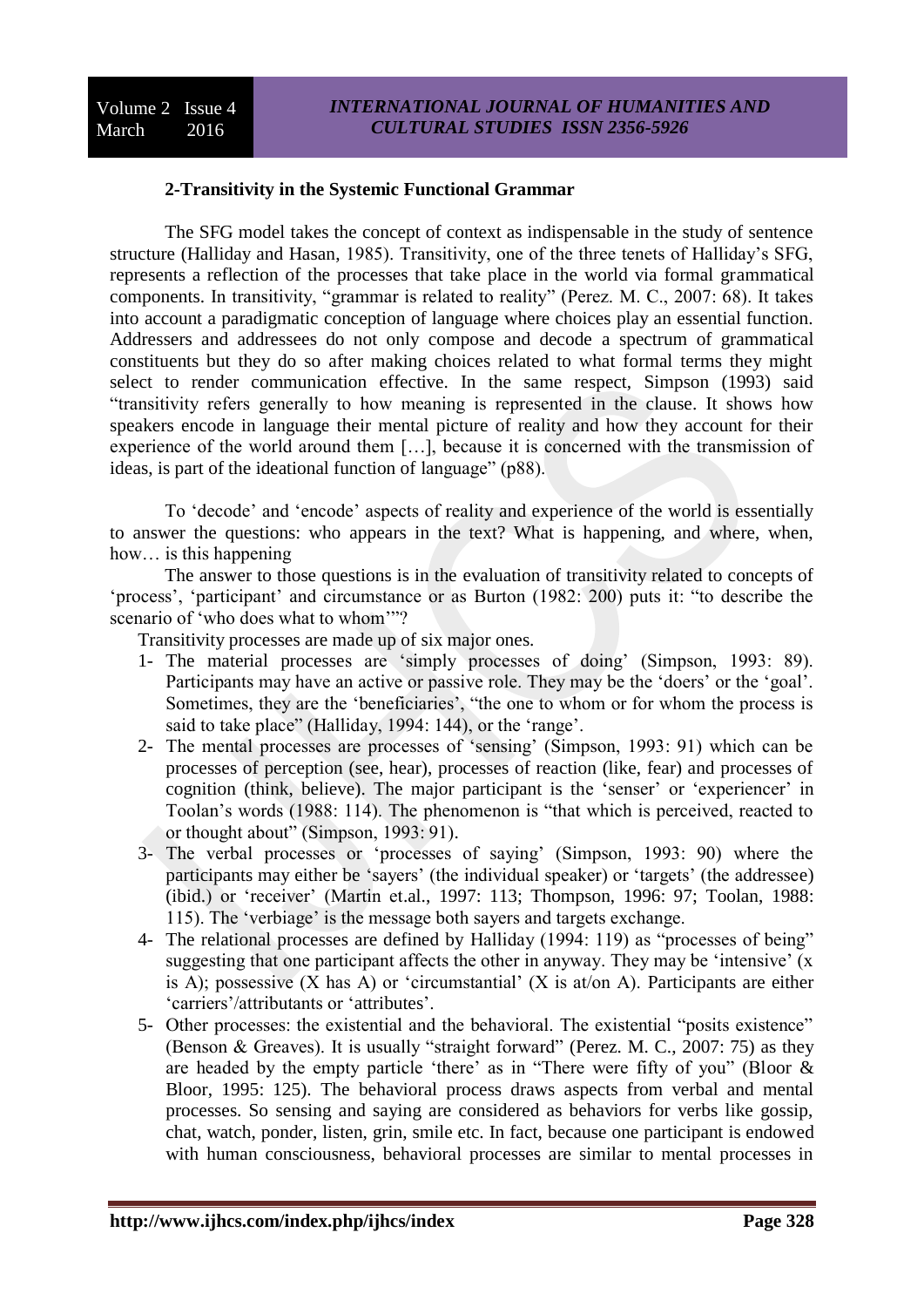that first the participant is called a 'behaver' in the former and a 'senser' in the latter, and second because of the use of verbs of perception, cognition, affection and verbal.

6- The circumstances: the circumstantial element "serves as an expansion of something else" (Halliday, 1994: 150-1). Circumstantial elements "refer to the location of an event in time or space, its manner, or its cause… a circumstantial element is a process that has become parasitic on another process. Instead of standing on its own, it serves as an expansion of something else". (Halliday, 1994: 150-1).

In fact, Halliday (1995) points out two approaches to the analysis of the clause in terms of processes and participants. The first one is transitivity system with the six kinds of processes, their particular associated participants and the different types of circumstances, each with its own grammatical relations. The second is ergative interpretation where "the process may happen by itself or be caused to happen" (Thompson, 2004: 135).

### **Methodology**

To have and follow a method of analysis is important in CDA as "it is not possible to 'read off' ideologies from the text" (Fairclough, 1995a: 71). As such, this study follows in its analysis Halliday's transitivity system (1985), as he is considered as one of the most prominent theorists of text and context relationship as regards the development of CDA.

The study relies also on Fairclough's (1992) model that sets the three main heads for a discourse analysis. They are relatively the data, the analysis and the results. Analysis involves a movement from an interpretation stage to a description stage and back to the interpretation stage. Indeed, from the discourse practice interpretation; namely, the process of text construction and consumption, the analyst is supposed to proceed by describing the text, ending in the explanation of both of these "in the light of the social practice in which the discourse is embedded" (Fairclough, 1992: 231).

# **Data Analysis**

#### **1- Data description:**

TAP, or Tunis Afrique Press, is a Tunisian press agency and the only source of information in Tunisia. It covers since 1961 the news of Tunisia as a whole. The corpus for this paper is a collection of nearly 100 headlines that represent TAP coverage of the news of the regions in Tunisia during the first three months of 2013. I selected this period of time regarding, first, the variation of events such as the assassination of one of the opposition leaders, Chokri Belaid, the resignation of PM Hammadi Jbali, the reconstruction of a new government with Ali Laaraeh a PM, strikes and demonstrations everywhere etc. This period also presents Tunisia two years after the revolution (January14, 2011) which means that the coverage is supposed to be different from the pre-revolution one - which abided Ben Ali's regime - in that it considers events and news more professionally, more moderately and more responsibly.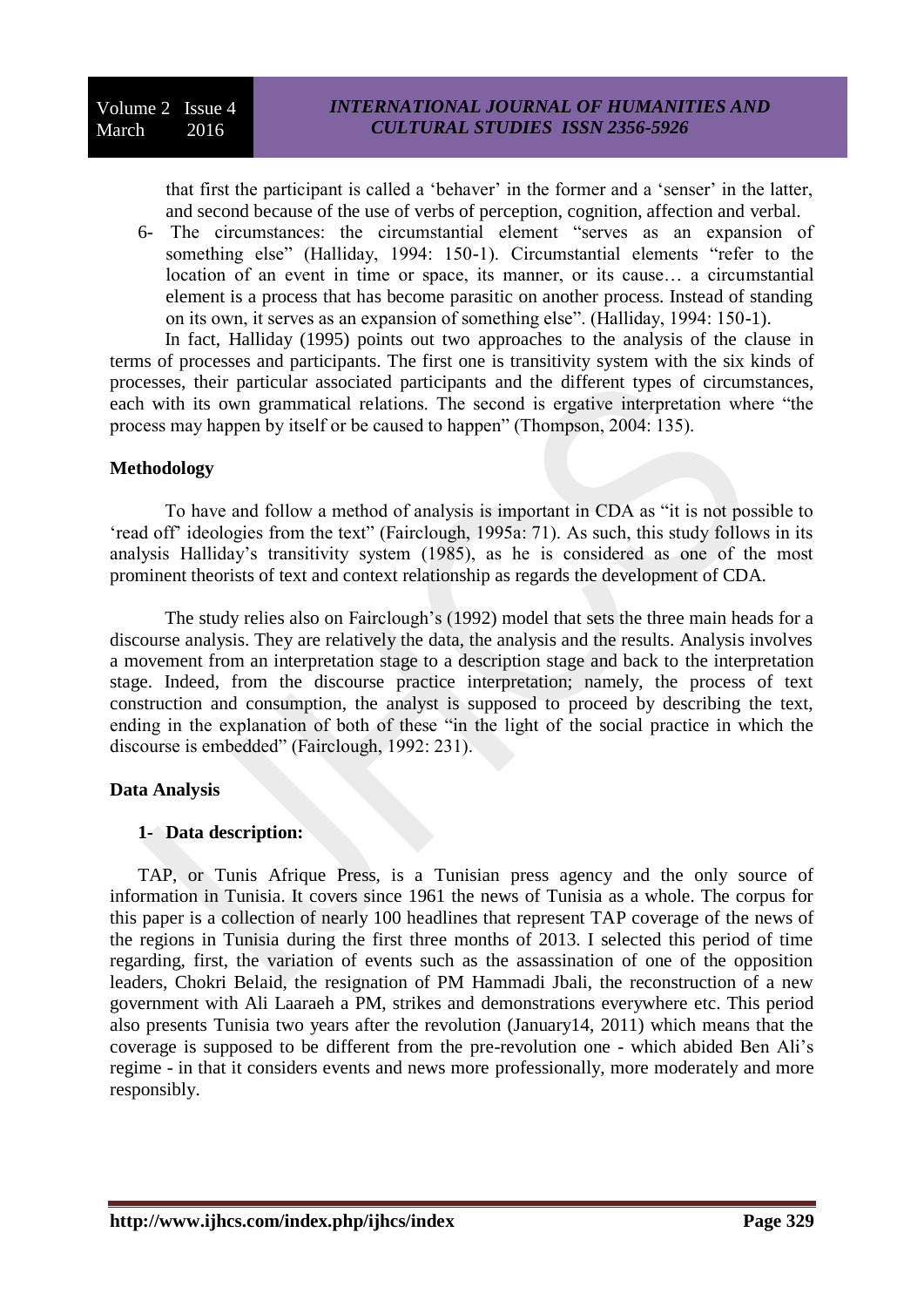# **2- Data Analysis**

Many regions in Tunisia have not yet witnessed any governmental measures to improve life there especially in the country's marginalized interior, which suffers from chronic lack of development, high unemployment and an increasing rate of violence and crime. Although the initial situation did not look promising, some has been going right so far. This is actually, an overview of the different headlines the corpus stands for.

#### **The process findings:**

The analysis shows the over dominance of the material process over the others. Out of 76 processes, 57 are material (75%). The second process in terms of occurrence is the relational with almost 13 processes (17%)



*Fig 1: Distribution of the process percentage in TAP headlines on regions in Tunisia January, February, and March 2013*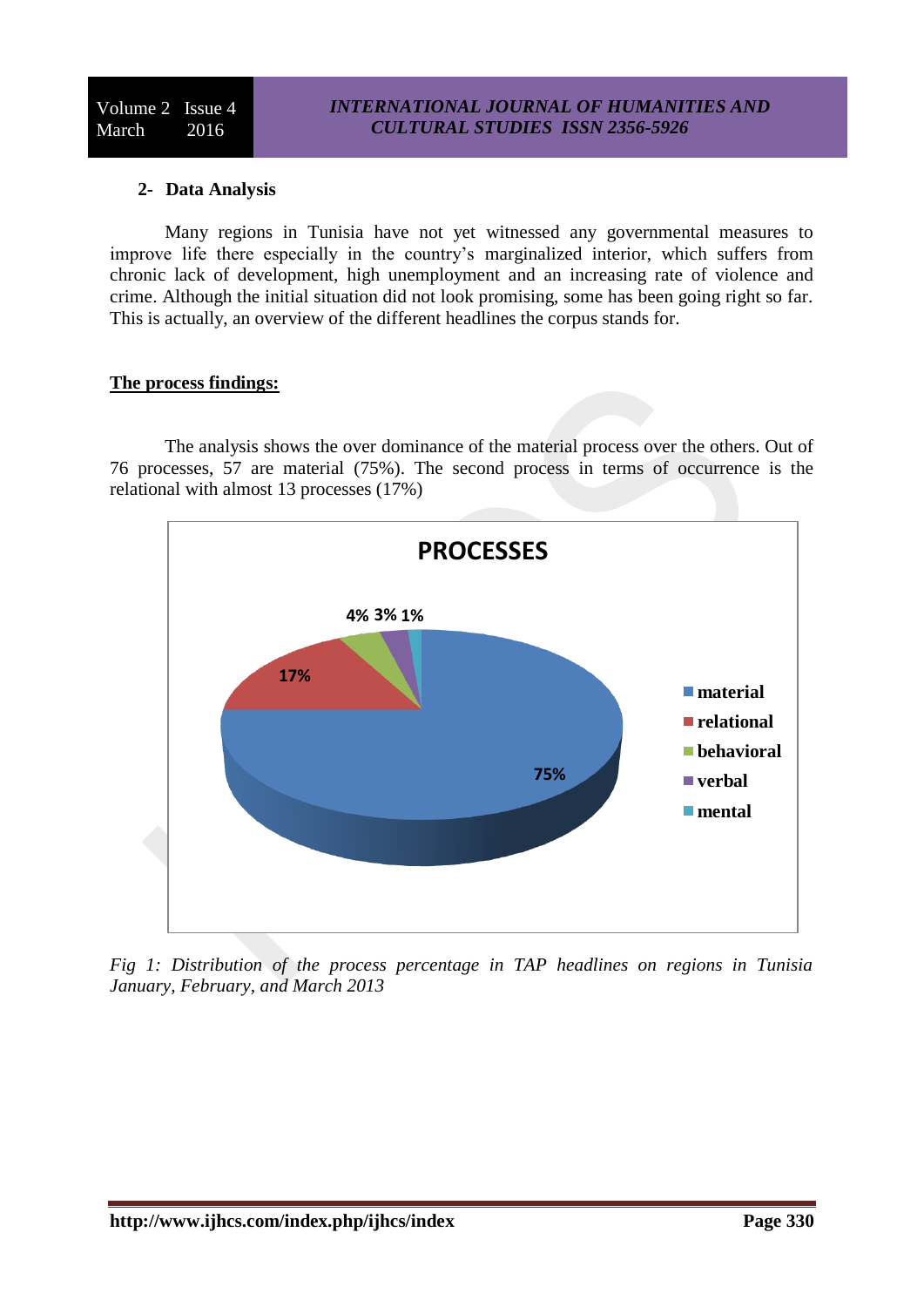# **The participants finding:**

| <b>Participants roles</b>      | <b>Occurrences</b> |
|--------------------------------|--------------------|
| Actor/agent                    | 41                 |
| Goal/patient/range/beneficiary | 47                 |
| Senser                         |                    |
| Phenomenon                     | $\theta$           |
| Carrier                        | 13                 |
| Attribute                      | 13                 |
| Token                          |                    |
| Value                          | 0                  |
| Sayer                          |                    |
| Receiver                       | $\Omega$           |
| Target                         |                    |
| <b>Behaver</b>                 | 3                  |

*Table 1: Participant roles in TAP headlines on regions in Tunisia January, February, and March 2013*

Table 1 shows the dominance of goal/patient/range/beneficiary roles over the other roles. The lexical field that is used in this range of goals is related in its totality to 'crime' in its general meaning. All the regions that TAP considers in the aforementioned period of time do suffer from the pervasiveness of violence and crimes and considers them as the most disturbing phenomena of our time.

These goals can be divided into two types. The first type is related to violence and crime such as 'wanted arms traffickers, large quantities of knifes, clubs, incendiary bottles', 'nephew of Hechmi Hamdi', 'two suspects', 'policeman '(injured), 'ammunition', 'suspected shooter', 'hiding armed individuals', two people arrested', 'klashinkovs and RPG rockets', '1 dead, 26 injured', 'border guard', 'borders with Tunisia', 'smuggling of 15 tons of DAP, liqueur', 'smuggling of 16.000 tons of phosphate', '8 tons of smuggled pasta', 'Ras Jdir border crossing', '2 Libyan nationals', 'important quantities of arms'… The second type is not related to violence, but to positive projects in some regions in Tunisia such as 'commercial traffic party', 'projects', 'co-operation agreement', 'medical equipments', 'loan of more than 44 MTD', 'multidisciplinary training centre', 'development projects',….

The number of goals related to violence represents more than  $\frac{2}{3}$  of the total number of goals, i.e. 29out of 40. This helps the reader to imagine the intensity of the level of crimes in Tunisia and therefore appeals the government to take certain measures to fight this phenomenon which is assimilated in some instances with 'terrorism' especially that the agents or actors are absent in most cases.

Actually 22 out of the 47 goals do not have any actor at all. This fact could be explained first by the trickiness of the issue to the extent that it is difficult to know the groups that stand behind such acts of terror, and hence, an allusion to the international terrorism whose definition is due to change at any time; and second by the importance that the TAP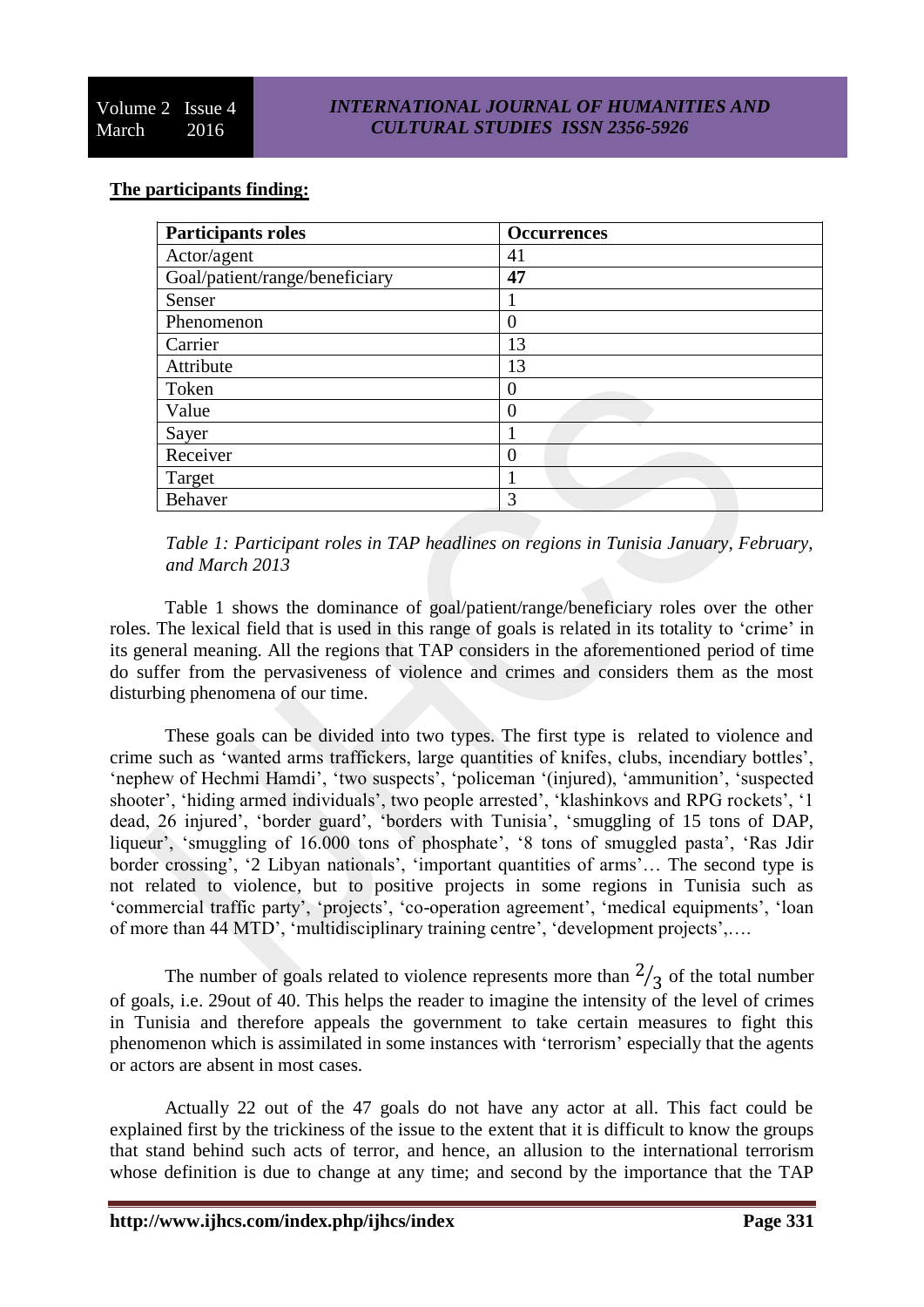gives to these goals and consequently, to the urgent need to fight those acts of violence though the actor is absent and unknown.

| <b>Actors anti-violence</b> | <b>Actors committing violence</b> |
|-----------------------------|-----------------------------------|
| Police                      | Libyan armed groups               |
| Commercial traffic party    | 2 men who crossed illegally       |
| Intervention brigade        | <b>Traders from Ben Guerdane</b>  |
| National guard              | 3 wanted individuals              |
|                             | Libyan authorities                |
|                             | Tribal clashes in kebili          |
|                             | Protests                          |
|                             | General strikes                   |
|                             | Clashes<br>ergative               |
|                             | Production<br>participants        |
|                             | Gunshot                           |
|                             | buckshot                          |
|                             |                                   |
|                             |                                   |
|                             |                                   |

*Table 2: actor representations in the discourse of* TAP *headlines on regions in Tunisia January, February, and March 2013*

Table 2 presents the major actors who are responsible for the previously mentioned goals.

Facing the number of actors who are responsible for the major violent crimes, only 4 main actors are working for the country's interest and welfare. They represent the government that is implicitly criticized as a minority whose active role cannot be effective within the chaotic state of the country. The fact that the police are not able to limit the violence rate in Tunisia is intensified in this discourse by the discrepancy that exists between the limited number of the governmental force and the extended number of violent groups.

The second major process, the relational, (figure1) does represent as carriers the list of places that are affected by the violent actions committed primarily by the actors mentioned in table 3, column 2 and in many cases by anonymous actors. Some of those places are 'mausoleum of Sidi Ali Ben Salem', 'mausoleum of Sidi Ahmed Al Ghoth', 'mausoleum of Sidi Ahmed Ourfelli', 'Ras Jdir crossing border', 'police station' … The attributes to most of these carriers are participles like 'torched', 'closed', 'seized', 'set ablaze', and 'set aflame'. The use of this range of attributes does semantically further intensify the frightening state in the Tunisian regions in a period of time that lasted three months successively. The image both the material and the relational processes draw of Tunisia is gloomy and it reflects a serious alarming state.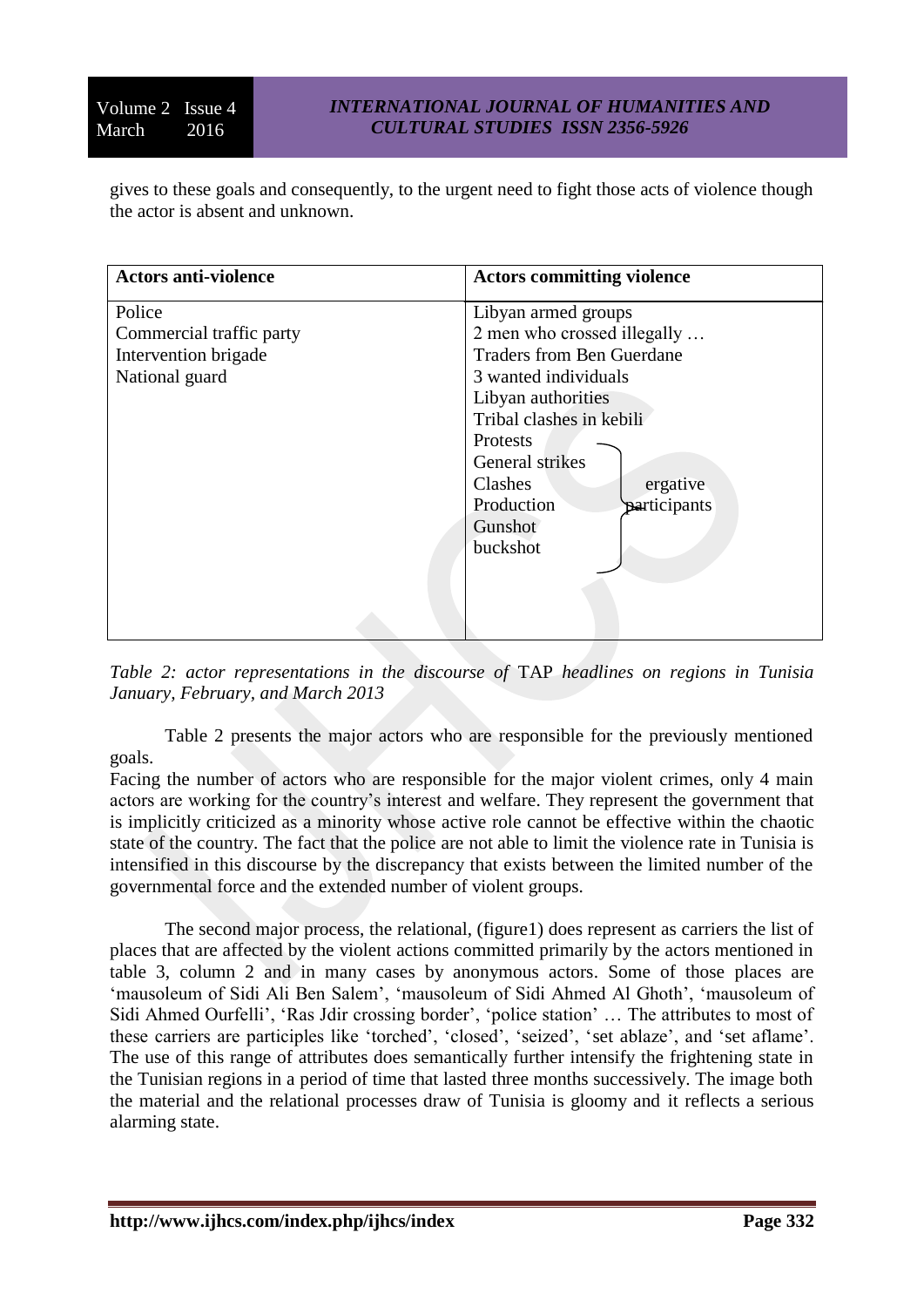### *INTERNATIONAL JOURNAL OF HUMANITIES AND CULTURAL STUDIES ISSN 2356-5926*

# **Classification of verbs**

*Table 3: distribution of the verbs according to the positive/negative meaning in the discourse of TAP*

This table (table 3) classifies the verbs in the discourse according to three lexical fields: the first is a list of positive events that occurred in the regions of Tunisia, the second is that of the negative events and the third (resume, recover and reopen) are verbs that imply that the state was negative and it is improving.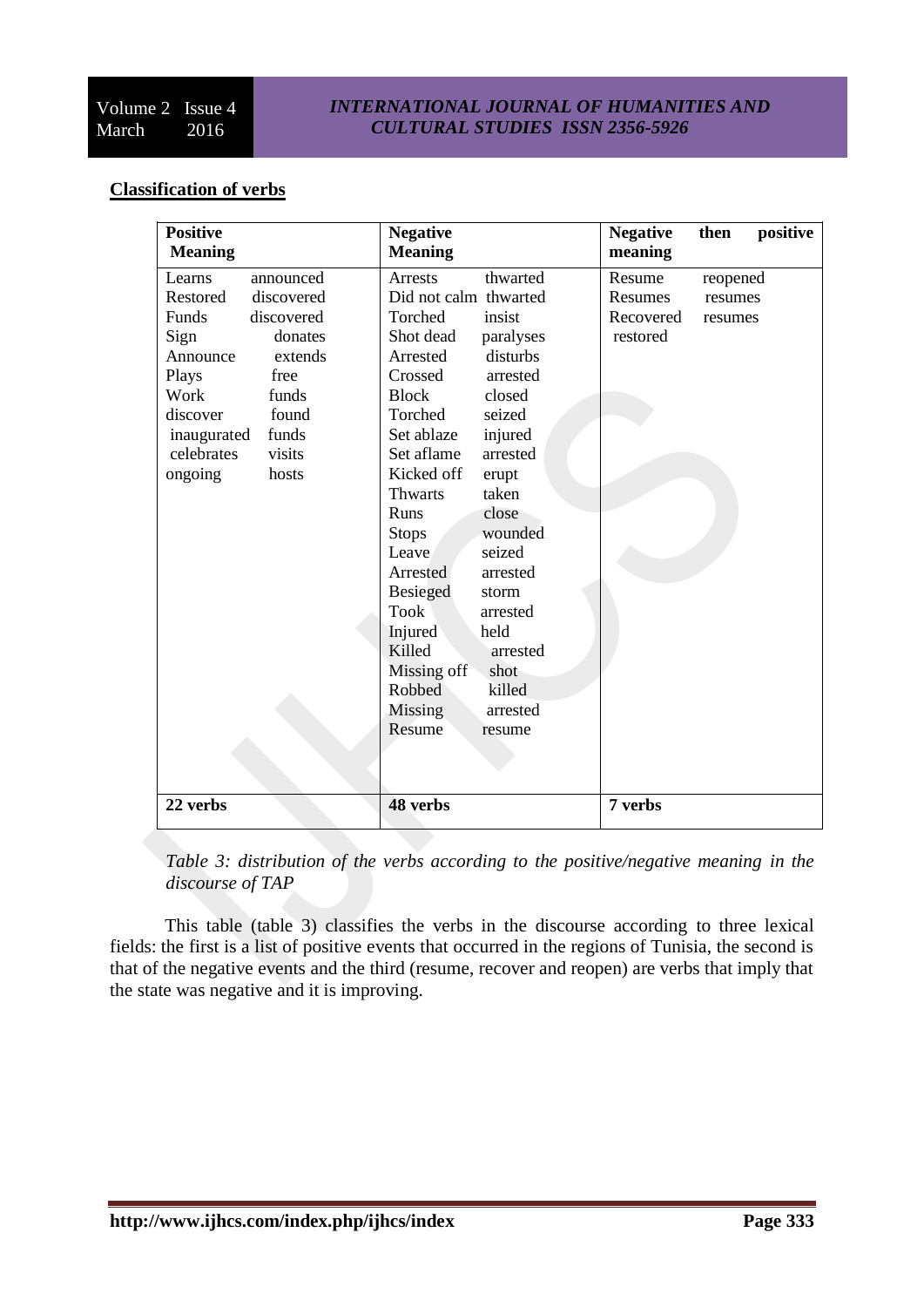#### *INTERNATIONAL JOURNAL OF HUMANITIES AND CULTURAL STUDIES ISSN 2356-5926*



*Figure 2: representation of the lexical field of verbs*

This figure, added to *table 3*, shows the dominance of verbs denoting violence, demolition, criminalization and chaos in relation to news of the regions in Tunisia. The 31% of the other verbs, namely, those conveying semantically a positive meaning do, on the contrary, represent such a promising future for the regions of the West and the South in terms of financing, projects expansion or inauguration, discoveries, visits and investments.

However, if we compare the number of problems that 69% stands for with the number of solutions that 31% represents, we can remark first that the problems represent more than the double of the solutions, which may imply that the implementation of the latter is tightly related to the salvation and decrease of the rate of violence and criminalization in Tunisia. TAP, therefore, thinks that the crisis/trouble in the regions and that is manifested in the discourse through the governance of verbs of violence and terrorism is responsible for the retardation of any improvement at the economic, social and political level in Tunisia. TAP also assumes that there are forces that protract and support violent groups in the regions; however, these agents were in most cases uncovered.

# **Circumstances:**

Volume 2 Issue 4 March 2016

The analysis of the circumstances in the corpus led to the following findings: first, TAP does not use circumstantial expressions in all its headlines. Actually, 61 out 100 headlines contain a circumstantial component. 50 headlines include a spatial circumstance, and in most cases, it is the name of the region as a whole and not the exact place where the action occurred. The other circumstances represent the time and the cause. As for the temporal circumstances, one can remark that they don't stand for fixed dates and precise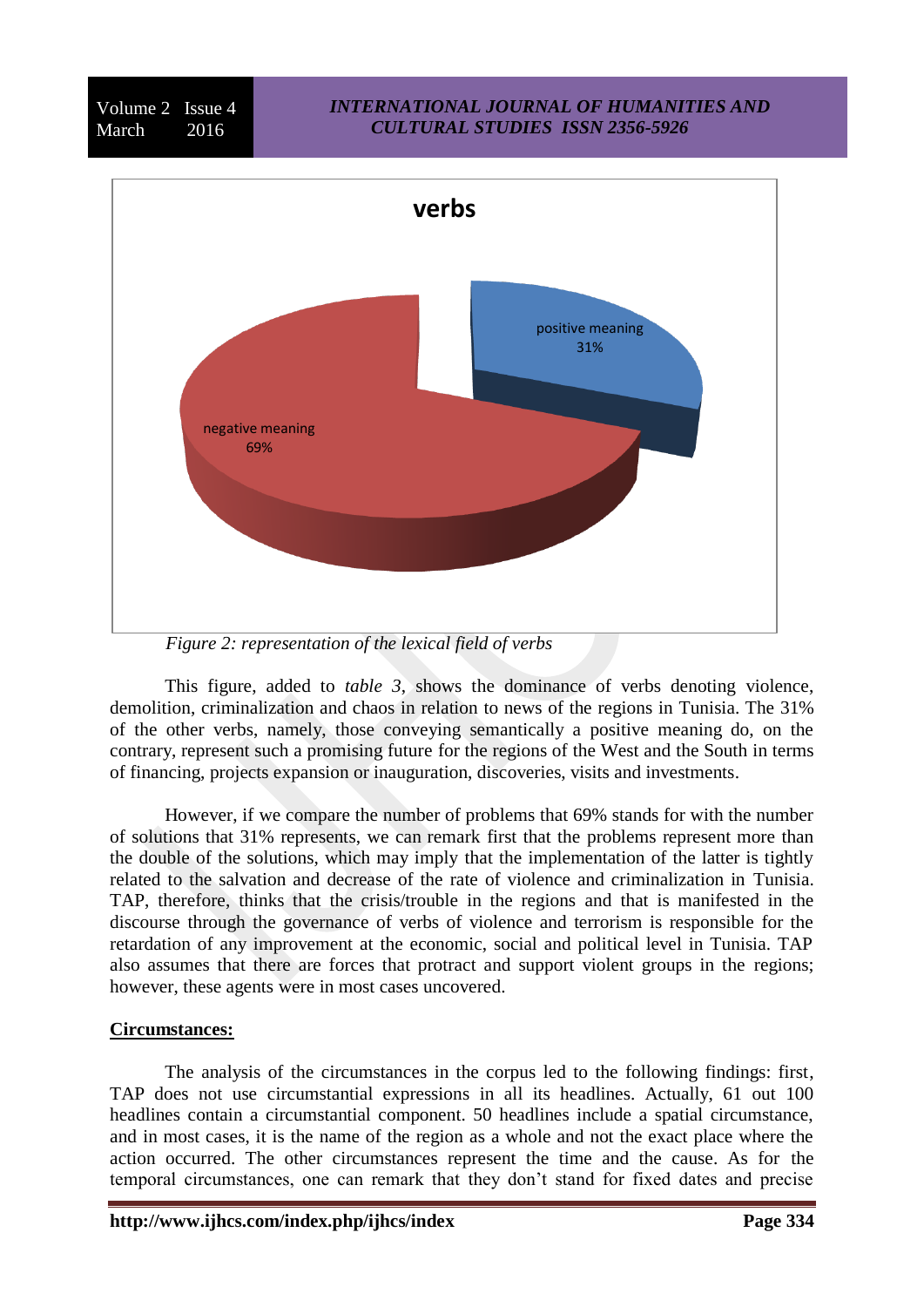references. They are vague and general. These are some examples: 'after exchange of fire with border guards', 'after Chokri Belaid's assassination', 'after discovery of equipment to set up camp'…

The generalization strategy that TAP follows through the absence of the temporal circumstances for the lists of crimes of violence and terror that took place in many regions of the interior, together with the abundance of general spatial circumstances which do not give any idea about the place – but about the region as a whole - could be added to the generalization strategy that TAP follows in its news coverage.

### **Nominalization:**

In the corpus there are 24 headlines that are construed as a nominal structure. In all of them, there is a number of reported events that are exempt from any participants. 'Arrest of two people', 'exchange of fire', 'general strike, protests in Siliana' etc are examples of the absence of the transitivity tenets/components and therefore, the mystification of the participants and their roles.

#### **Results:**

The application of the transitivity analysis on the discourse of TAP in the case of its coverage to the news in the regions in Tunisia for the first three months of 2013 led to the following results:

- The dominance of the material process over other processes and consequently, the dominance of actor and participants roles over any other role. The range of goals is lexically related to crime and violence in most cases and to projects and financial progress in few cases. Most of these goals do not have actors and therefore, there is a mystification of the agents. The actors that are mentioned, however, are the government on the one hand with an occurrence frequency that does not exceed 4 major instances and the criminal and anonymous groups on the other hand.

-The relational process in this discourse serves as well to describe the state of the places where violent acts and crimes took place.

-The majority of verbs (69%) semantically stand, themselves, for the representation of aggression, destruction, transgression and chaos.

-As for the circumstantial structures, one can remark the abundance of spatial references versus the scarcity of temporal ones. Yet, the places refer in most headlines to the region as a whole and not to the specific location where most processes took place. Similarly, time references do not stand for fixed dates though the case needs precision in terms of time and place since it is a matter of crime tracking.

-The nominalization structures that prevail in the corpus (24/100) further intensify vagueness and mystification procedures that TAP follows in its editorial line in this case.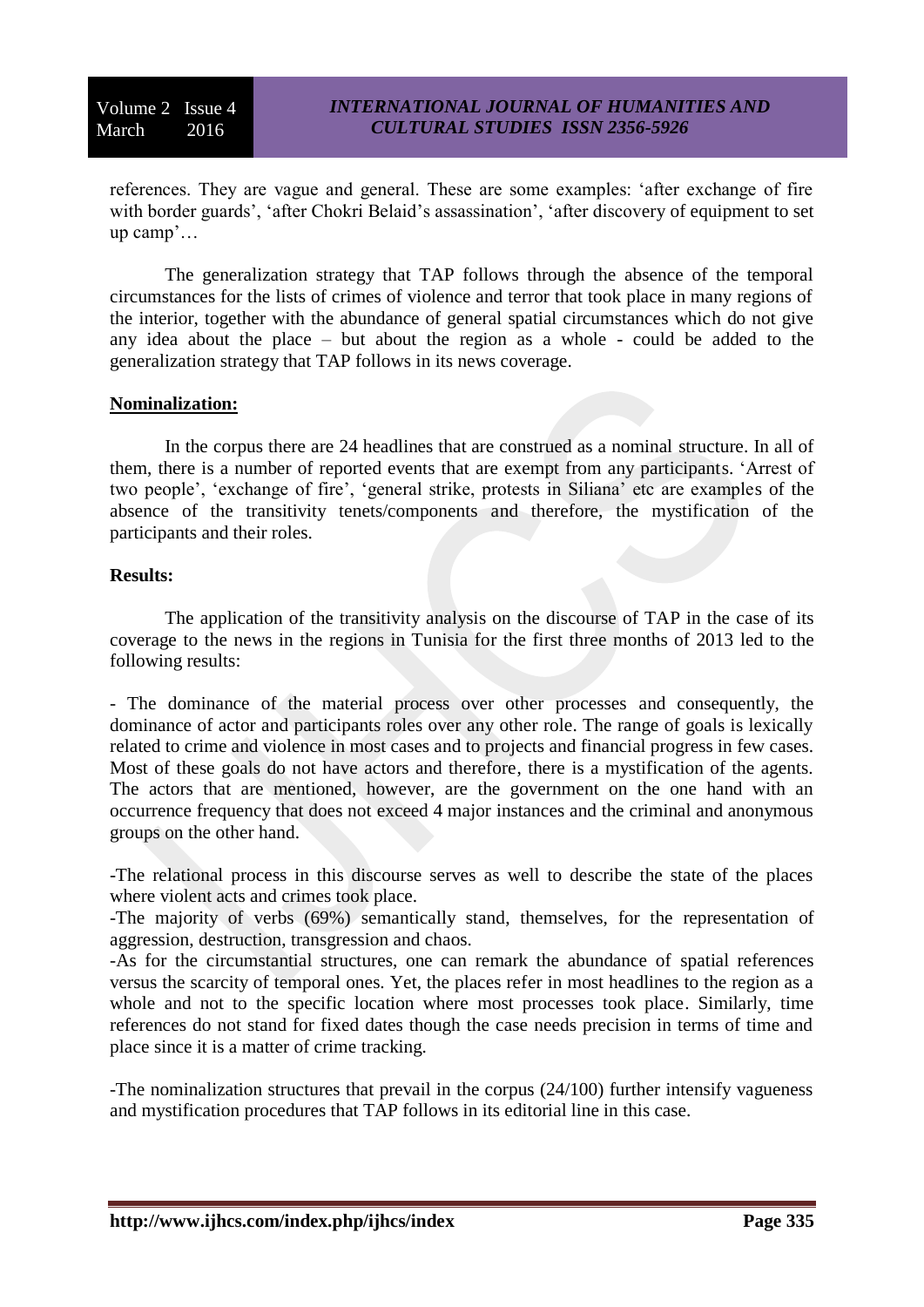#### **Conclusion:**

In this study I elaborated on the function of language as a social practice in media discourse. I have made systematic analysis of news structures in Tap headlines on news of the regions in Tunisia, considering especially Halliday's transitivity system.

In line with my discussion, the analysis dealt with language in use, i.e. how the hidden and embedded meanings of this discourse are socially constructed, using Systematic Functional Linguistics in general and transitivity system in particular.

Since texts are the product of choices of linguistic system, I tried to shed light on the nature of ideology by examining these textual structures. Thus, identifying processes and the role of participants involved in those processes was the major concern of data analysis. The examples analyzed and discussed in the last section showed the way language can support a specific method of beliefs.

The Transitivity analysis also disclosed that there were patterns of mystification of agency or actor of the processes by using some strategies like passivization and nominalization. This idea goes with the belief that the government in Tunisia is responsible for the state of violence and the deterioration of the interior regions at all levels. The opposition, on the contrary, dramatizes the case at each time with an intention to nullify any governmental effort for the country's interest. Tap, as an important media, through its dramatization of the state in the regions of Tunisia proved to be biased and mainly to be politically dependent.

Another major implication of this study is related to what Fairclough (1989, p.4) said "a contribution to the general rising of consciousness of exploitative social relation, through focusing upon language" and therefore I would appeal to analyze media discourse critically so that we do not appear to be lay persons, unsuspecting and credulous in the community. In fact, this implication is a *personal* conscious-raising for readers in order to involve themselves actively in the process of discourse by trying to understand and unravel the text and consequently shape and produce their own beliefs.

I hope finally that this research will stimulate further researches in areas beyond media to all areas of text and talk to uncover ideological meanings in them because language awareness is one of the directions for the current life and also for future development.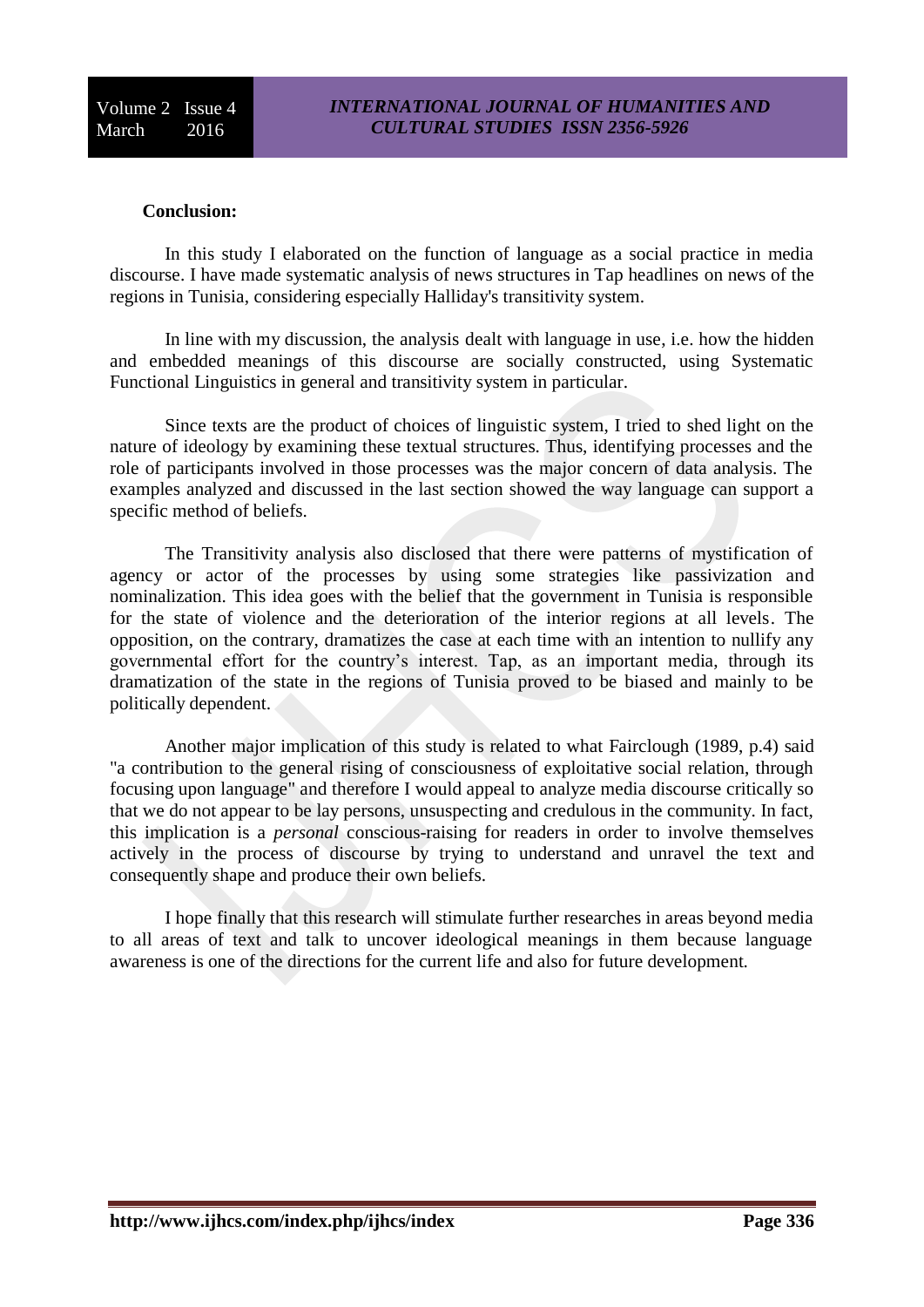#### **References**

- Bloor, T. and Bloor, M. (1995). *The functional analysis of English; a Hallidayan approach*. New York: Arnold.
- Burton, D. (1982). Through glass darkly: Through dark glasses. In Carter. R (ed). (1982) Language and Literature: An Introductory Reader in Stylistics. London: Allen and Unwin.
- Fairclough, N. L. (1992). Discourse and Social Change. Cambridge: Polity Press.
- Fairclough, N. (1995a). *Critical discourse analysis: The critical study of language.* New York: Longman.
- Fowler, R. (1991). *Language in the news: Discourse and ideology in the press*. New York: Routledge.
- Gee, J. P. (1999). *An introduction to discourse analysis theory and method (2nd ed.)*. New York, NY: Routledge.
- Halliday, M.A.K. (1994). An Introduction to Functional Grammar. ( $2<sup>nd</sup>$  edn). London: Edward Arnold.
- Halliday, M.A.K. & Hasan, R. (1985). Language, context and text: Aspects of language in a social-semiotic perspective. Australia: Deakin University.
- Hodge, R. and Kress, G. (1993). *Language as ideology*. (2<sup>nd</sup> ed.). New York: Routledge.
- Martin, R. J., Matthiessen, M. I. and Painter, C. (1997). *Working with functional grammar*. London: Arnold.
- Perez. M. C. (2007). *Transitivity in Translating, the Interdependence of Texture and Context*. Bern: Peter Lang AG.
- Simpson, P. (1993). *Language, ideology and point of view*. New York: Routledge.
- Thompson, G. (2004). *Introducing functional grammar*. (2<sup>nd</sup> ed.). New York: Arnold.
- Toolan. M. (1988). *Narrative a Critical Linguistic Introduction*. UK: Routledge.
- Van Dijk, T.A. (2000). Ideology and discourse: A multidisciplinary introduction. Retrieved December, 14, 2012 from <http://www.discourses.org/UnpublishedArticles/Ideology%20and%20discourse.pdf>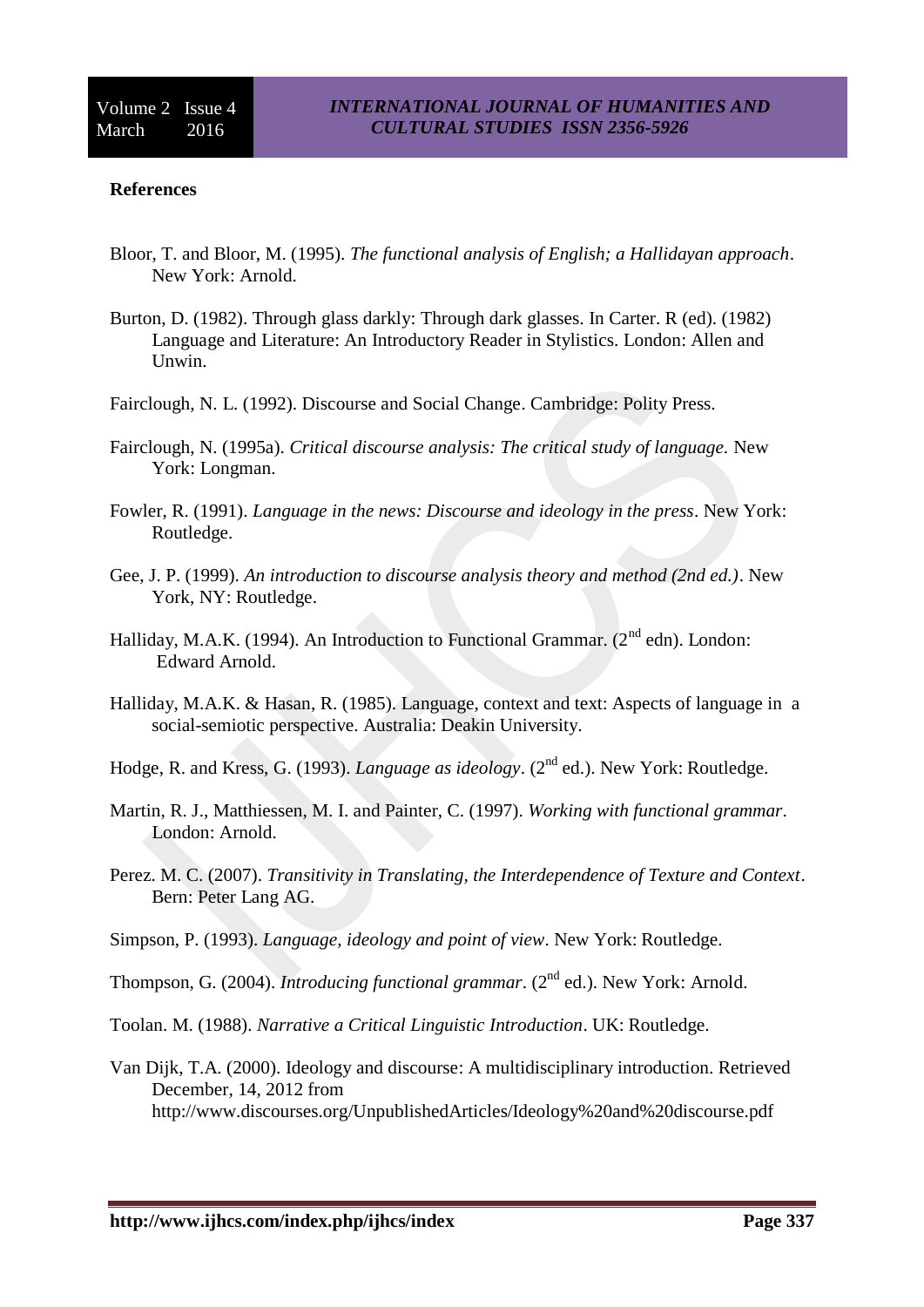### **Appendices**

# **Tunis Afrique Press TAP news headlines on regions in Tunisia (from January to March 2013)**

[Ras Jedir: Traffic resumes after shutdown](http://www.tap.info.tn/en/index.php/regions/6883-ras-jedir-traffic-resumes-after-shutdown)  Published on Saturday, 30 March 2013 14:49 [El Kef: Wanted terrorist arrested on Tunisian-Algerian border](http://www.tap.info.tn/en/index.php/regions/6852-el-kef-wanted-terrorist-arrested-on-tunisian-algerian-border)  Published on Friday, 29 March 2013 15:25 [Tunisian-Turkish partnership day to explore investment opportunities](http://www.tap.info.tn/en/index.php/regions/6832-tunisian-turkish-partnership-day-to-explore-investment-opportunities) Published on Thursday, 28 March 2013 17:59 [Tozeur hosts 35 foreign personalities as part of 'Jerid, Land of Opportunity' Forum](http://www.tap.info.tn/en/index.php/regions/6695-tozeur-hosts-35-foreign-personalities-as-part-of-jerid-land-of-opportunity-forum) Published on Saturday, 23 March 2013 16:02 [Sidi Bouzid: Search ongoing for armed group in Menzel Bouzaïane, Sidi Ali Ben Aoun](http://www.tap.info.tn/en/index.php/regions/6694-sidi-bouzid-search-ongoing-for-armed-group-in-menzel-bouzaiane-sidi-ali-ben-aoun-mountains)  **[Mountains](http://www.tap.info.tn/en/index.php/regions/6694-sidi-bouzid-search-ongoing-for-armed-group-in-menzel-bouzaiane-sidi-ali-ben-aoun-mountains)** Published on Saturday, 23 March 2013 15:29 [Spanish delegation visits Tataouine to establish solidarity-based associative network](http://www.tap.info.tn/en/index.php/regions/6691-spanish-delegation-visits-tataouine-to-establish-solidarity-based-associative-network)  Published on Saturday, 23 March 2013 15:13 [One fisherman killed, another missing as trawler sinks off Chebba](http://www.tap.info.tn/en/index.php/regions/6639-one-fisherman-killed-another-missing-as-trawler-sinks-off-chebba)  Published on Thursday, 21 March 2013 15:43 [Tunisian trader shot in knee and robbed by Libyan gang on border](http://www.tap.info.tn/en/index.php/regions/6637-tunisian-trader-shot-in-knee-and-robbed-by-libyan-gang-on-border) Published on Thursday, 21 March 2013 15:32 [Bodies of two fishermen recovered off Kerkennah](http://www.tap.info.tn/en/index.php/regions/6585-bodies-of-two-fishermen-recovered-off-kerkennah)  Published on Tuesday, 19 March 2013 15:26 [El Kef: Clashes between security forces and armed group in Tajerouine](http://www.tap.info.tn/en/index.php/regions/6579-el-kef-clashes-between-security-forces-and-armed-group-in-tajerouine) Published on Tuesday, 19 March 2013 12:35 [Kasserine mountains events: Wanted suspect arrested](http://www.tap.info.tn/en/index.php/regions/6567-kasserine-mountains-events-wanted-suspect-arrested) Published on Monday, 18 March 2013 19:05 [Fishermen missing off Kerkennah: Fourth body recovered](http://www.tap.info.tn/en/index.php/regions/6531-fishermen-missing-off-kerkennah-fourth-body-recovered) Published on Saturday, 16 March 2013 19:10 [Trawler and fishermen missing off Kerkennah: Third body recovered \(Civil Protection\)](http://www.tap.info.tn/en/index.php/regions/6398-trawler-and-fishermen-missing-off-kerkennah-third-body-recovered-civil-protection) Published on Tuesday, 12 March 2013 14:29 [Trawler "la victoire'' spotted and third body recovered](http://www.tap.info.tn/en/index.php/regions/6396-trawler-la-victoire-spotted-and-third-body-recovered) Published on Tuesday, 12 March 2013 12:41 [Trawler and fishermen missing off Kerkennah: second body recovered](http://www.tap.info.tn/en/index.php/regions/6387-trawler-and-fishermen-missing-off-kerkennah-second-body-recovered) Published on Monday, 11 March 2013 19:23 [Dhiba border city celebrates 2nd anniversary of Libyan Revolution](http://www.tap.info.tn/en/index.php/regions/6353-dhiba-border-city-celebrates-2nd-anniversary-of-libyan-revolution)  Published on Sunday, 10 March 2013 15:35 [Trawler, fishermen missing off Kerkennah: First body found](http://www.tap.info.tn/en/index.php/regions/6333-trawler-fishermen-missing-off-kerkennah-first-body-found) Published on Saturday, 09 March 2013 15:21 [Resumption of search for trawler and missing fishermen of Kerkennah Island](http://www.tap.info.tn/en/index.php/regions/6326-resumption-of-search-for-trawler-and-missing-fishermen-of-kerkennah-island) Published on Saturday, 09 March 2013 12:55 [Tunisian Chemical Group in Médhila resumes activities](http://www.tap.info.tn/en/index.php/regions/6278-tunisian-chemical-group-in-medhila-resumes-activities) Published on Thursday, 07 March 2013 14:29 [Kef: Arrest of fellow providing supplies to terrorist group](http://www.tap.info.tn/en/index.php/regions/6274-kef-arrest-of-fellow-providing-supplies-to-terrorist-group)  Published on Thursday, 07 March 2013 12:50 [Wanted arms trafficker arrested by El Kef National Guard officers](http://www.tap.info.tn/en/index.php/regions/6245-wanted-arms-trafficker-arrested-by-el-kef-national-guard-officers)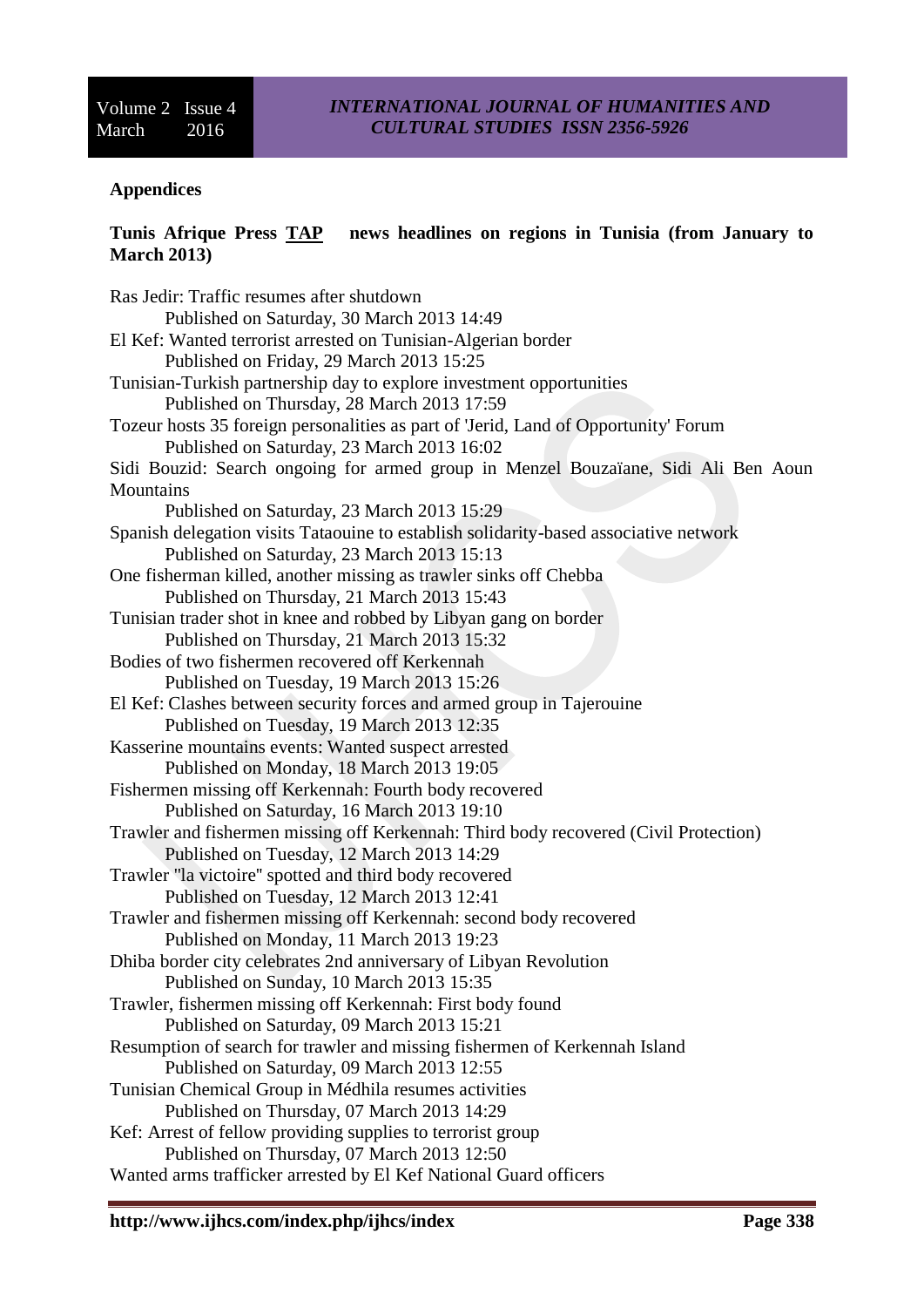### *INTERNATIONAL JOURNAL OF HUMANITIES AND CULTURAL STUDIES ISSN 2356-5926*

Published on Wednesday, 06 March 2013 15:33 [Switzerland funds development projects in Medenine](http://www.tap.info.tn/en/index.php/regions/6220-switzerland-funds-development-projects-in-medenine) Published on Tuesday, 05 March 2013 16:08 [Bizerte: Large quantities of knives, clubs, incendiary bottles found in mosque](http://www.tap.info.tn/en/index.php/regions/6198-bizerte-large-quantities-of-knives-clubs-incendiary-bottles-found-in-mosque)  Published on Monday, 04 March 2013 19:15 [Nephew of Hechmi Hamdi killed in Lassouda in Sidi Bouzid](http://www.tap.info.tn/en/index.php/regions/6166-nephew-of-hechmi-hamdi-killed-in-lassouda-in-sidi-bouzid) Published on Sunday, 03 March 2013 15:20 [Two suspects held in Medenine after discovery of equipment to set up camp, security sources](http://www.tap.info.tn/en/index.php/regions/6118-two-suspects-held-in-medenine-after-discovery-of-equipment-to-set-up-camp-security-sources-report) [report](http://www.tap.info.tn/en/index.php/regions/6118-two-suspects-held-in-medenine-after-discovery-of-equipment-to-set-up-camp-security-sources-report) Published on Saturday, 02 March 2013 08:13 [GCT ammonium nitrate fertiliser unit resumes activities](http://www.tap.info.tn/en/index.php/regions/6113-gct-ammonium-nitrate-fertiliser-unit-resumes-activities) Published on Friday, 01 March 2013 19:52 [Le Kef: Large-scale combing campaign in search of alleged killer of Chokri Belaid](http://www.tap.info.tn/en/index.php/regions/6071-le-kef-large-scale-combing-campaign-in-search-of-alleged-killer-of-chokri-belaid) Published on Thursday, 28 February 2013 10:29 [Tozeur: Multidisciplinary training centre inaugurated at El Hamma](http://www.tap.info.tn/en/index.php/regions/6064-tozeur-multidisciplinary-training-centre-inaugurated-at-el-hamma) Published on Wednesday, 27 February 2013 19:57 [Sidi Bouzid: Policeman seriously injured by buckshot](http://www.tap.info.tn/en/index.php/regions/6040-sidi-bouzid-policeman-seriously-injured-by-buckshot) Published on Wednesday, 27 February 2013 10:45 [Security forces discover ammunition hidden in a van in Menzel Bouzelfa](http://www.tap.info.tn/en/index.php/regions/6031-security-forces-discover-ammunition-hidden-in-a-van-in-menzel-bouzelfa) Published on Tuesday, 26 February 2013 19:33 [Sidi Bouzid incidents: Suspected shooter arrested in Nafta](http://www.tap.info.tn/en/index.php/regions/6023-sidi-bouzid-incidents-suspected-shooter-arrested-in-nafta) Published on Tuesday, 26 February 2013 17:26 [Kef: Arrest of two people holding 3 shotguns](http://www.tap.info.tn/en/index.php/regions/5942-kef-arrest-of-two-people-holding-3-shotguns) Published on Friday, 22 February 2013 12:48 [Sidi Bouzid: Police storm mosque where armed group took refuge](http://www.tap.info.tn/en/index.php/regions/5937-sidi-bouzid-police-storm-mosque-where-armed-group-took-refuge)  Published on Friday, 22 February 2013 09:47 [Sidi Bouzid: hiding armed individuals besieged](http://www.tap.info.tn/en/index.php/regions/5930-sidi-bouzid-hiding-armed-individuals-besieged)  Published on Thursday, 21 February 2013 19:56 [Two people arrested in border area with Libya, ongoing efforts to secure their release](http://www.tap.info.tn/en/index.php/regions/5929-two-people-arrested-in-border-area-with-libya-ongoing-efforts-to-secure-their-release) Published on Thursday, 21 February 2013 19:49 [Sidi Bouzid: exchange of fire and car chase in Sebbala](http://www.tap.info.tn/en/index.php/regions/5927-sidi-bouzid-exchange-of-fire-and-car-chase-in-sebbala) Published on Thursday, 21 February 2013 19:23 [Thirteen persons arrested in arms seizure in M'nihla](http://www.tap.info.tn/en/index.php/regions/5915-thirteen-persons-arrested-in-arms-seizure-in-m-nihla) Published on Thursday, 21 February 2013 15:05 [Kalashnikovs and RPG rockets seized in a house in Mnihla](http://www.tap.info.tn/en/index.php/regions/5904-kalashnikovs-and-rpg-rockets-seized-in-a-house-in-mnihla) Published on Thursday, 21 February 2013 08:30 [Qatar Charity funds projects in Zaghouan](http://www.tap.info.tn/en/index.php/regions/5895-qatar-foundation-funds-projects-in-zaghouan) Published on Wednesday, 20 February 2013 16:50 [Tozeur: slight drop in dates export](http://www.tap.info.tn/en/index.php/regions/5891-tozeur-slight-drop-in-dates-export) Published on Wednesday, 20 February 2013 16:35 [Ras Jedir border post reopened](http://www.tap.info.tn/en/index.php/regions/5883-ras-jedir-border-post-reopened) Published on Wednesday, 20 February 2013 12:42 [Tribal clashes in Kebili leave 1 dead, 26 injured](http://www.tap.info.tn/en/index.php/regions/5838-tribal-clashes-in-kebili-leave-1-dead-26-injured)  Published on Tuesday, 19 February 2013 07:18 [Re-opening of Dhiba-Wazen border crossing](http://www.tap.info.tn/en/index.php/regions/5832-re-opening-of-dhiba-wazen-border-crossing)  Published on Monday, 18 February 2013 20:03 [Ben Arous plays host to International Photography Exhibition](http://www.tap.info.tn/en/index.php/regions/5793-ben-arous-plays-host-to-international-photography-exhibition)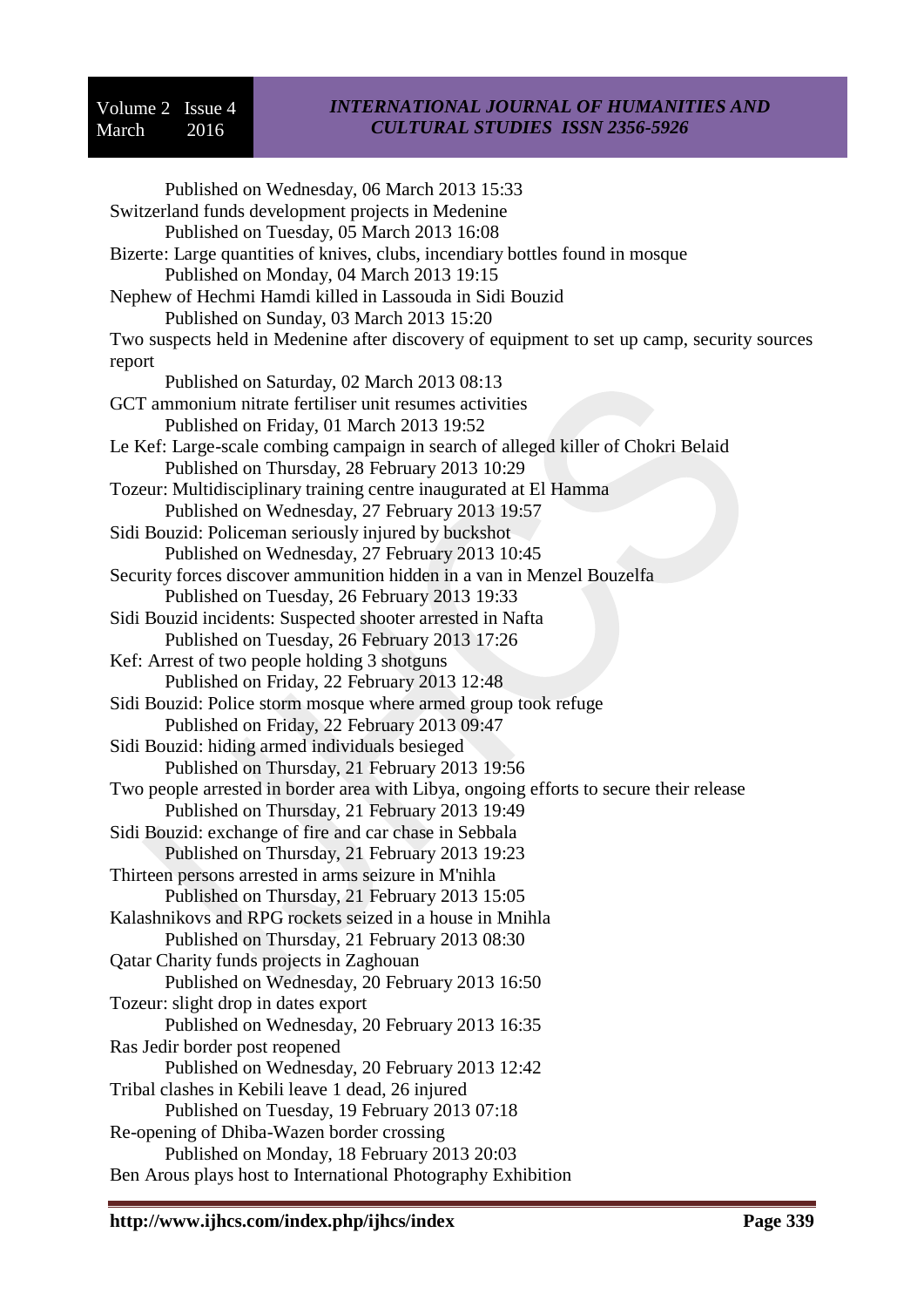### *INTERNATIONAL JOURNAL OF HUMANITIES AND CULTURAL STUDIES ISSN 2356-5926*

Published on Saturday, 16 February 2013 16:29 [Border guard accidentally wounded by gunshot](http://www.tap.info.tn/en/index.php/regions/5789-border-guard-accidentally-wounded-by-gunshot) Published on Saturday, 16 February 2013 15:36 [Production stops in Ain Ben Tartar oil field](http://www.tap.info.tn/en/index.php/regions/5770-production-stops-in-ain-ben-tartar-oil-field) Published on Friday, 15 February 2013 18:37 [AfDB extends loan of more than 44 MTD to governorate of Gafsa](http://www.tap.info.tn/en/index.php/regions/5767-afdb-extends-loan-of-more-than-44-mtd-to-governorate-of-gafsa)  Published on Friday, 15 February 2013 18:28 [Tunisian-Belgian pilot project to improve maternal health in Gafsa](http://www.tap.info.tn/en/index.php/regions/5755-tunisian-belgian-pilot-project-to-improve-maternal-health-in-gafsa) Published on Friday, 15 February 2013 16:17 [Libyan authorities close borders with Tunisia](http://www.tap.info.tn/en/index.php/regions/5728-libyan-authorities-close-its-borders-with-tunisia) Published on Thursday, 14 February 2013 15:14 [Whale runs aground off Kerkennah coasts](http://www.tap.info.tn/en/index.php/regions/5699-whale-runs-aground-off-kerkennah-coasts) Published on Wednesday, 13 February 2013 18:37 [Preparations under way for closing Shusha refugee camp by late June 2013](http://www.tap.info.tn/en/index.php/regions/5689-preparations-under-way-for-closing-shusha-refugee-camp-by-late-june-2013) Published on Wednesday, 13 February 2013 16:07 [Two gunshot Tunisian victims in Libya taken to Ben Guerdane hospital](http://www.tap.info.tn/en/index.php/regions/5682-two-gunshot-tunisian-victims-in-libya-taken-to-ben-guerdane-hospital) Published on Wednesday, 13 February 2013 15:36 [Supporters of Ennahdha rally in Medenine to denounce violence and support legitimacy](http://www.tap.info.tn/en/index.php/regions/5551-supporters-of-ennahdha-rally-in-medenine-to-denounce-violence-and-support-legitimacy) Published on Sunday, 10 February 2013 19:15 [National Guard thwarts smuggling of 15 tons of DAP, liqueurs](http://www.tap.info.tn/en/index.php/regions/5517-national-guard-thwarts-smuggling-of-15-tons-of-dap-liqueurs) Published on Saturday, 09 February 2013 15:52 [General strike in regions and symbolic funeral of martyr Chokri Belaïd](http://www.tap.info.tn/en/index.php/regions/5501-general-strike-in-regions-and-symbolic-funeral-of-martyr-chokri-belaid) Published on Friday, 08 February 2013 19:11 [Regional and local Revolution Protection Leagues in Siliana announce disbandment](http://www.tap.info.tn/en/index.php/regions/5485-regional-and-local-revolution-protection-leagues-in-siliana-announce-disbandment)  Published on Friday, 08 February 2013 13:42 [Popular march in Jendouba to denounce assassination of Chokri Belaid](http://www.tap.info.tn/en/index.php/regions/5464-popular-march-in-jendouba-to-denounce-assassination-of-chokri-belaid) Published on Thursday, 07 February 2013 17:55 [General strike, protests in Siliana](http://www.tap.info.tn/en/index.php/regions/5463-general-strike-protests-in-siliana) Published on Thursday, 07 February 2013 17:50 [JICA donates medical equipments to Medenine and Tataouine hospitals](http://www.tap.info.tn/en/index.php/regions/5438-jica-donates-medical-equipments-to-medenine-and-tataouine-hospitals)  Published on Thursday, 07 February 2013 07:05 [Protests erupt in regions after Chokri Belaid's assassination](http://www.tap.info.tn/en/index.php/regions/5420-protests-erupt-in-regions-after-chokri-belaid-s-assassination) Published on Wednesday, 06 February 2013 19:22 [Medenine Regional Council, General Council of Hérault, sign co-operation agreement](http://www.tap.info.tn/en/index.php/regions/5356-medenine-regional-council-general-council-of-herault-sign-co-operation-agreement) Published on Monday, 04 February 2013 20:06 [Dinosaur's tail vertebrae fossils discovered in Tataouine](http://www.tap.info.tn/en/index.php/regions/5331-dinosaur-s-tail-vertebrae-fossils-discovered-in-tataouine) Published on Monday, 04 February 2013 11:13 [El Kef: Second social development project kicked off](http://www.tap.info.tn/en/index.php/regions/5271-el-kef-second-social-development-project-kicked-off) Published on Friday, 01 February 2013 17:57 Intervention brigade in Gabes [thwarts smuggling of 16.000 tons of phosphate](http://www.tap.info.tn/en/index.php/regions/5248-intervention-brigade-in-gabes-thwarts-smuggling-of-16-000-tons-of-phosphate)  Published on Thursday, 31 January 2013 17:03 [AFD funds project to support economic integration of marginalised youth in Medenine](http://www.tap.info.tn/en/index.php/regions/5214-afd-funds-project-to-support-economic-integration-of-marginalised-youth-in-medenine) Published on Wednesday, 30 January 2013 15:57 [Libyan national arrested in Tataouine carrying firearm and ecstasy](http://www.tap.info.tn/en/index.php/regions/5204-libyan-national-arrested-in-tataouine-carrying-firearm-and-ecstasy) Published on Wednesday, 30 January 2013 11:29 Kasserine: National Guard [officer injured by three wanted individuals](http://www.tap.info.tn/en/index.php/regions/5170-kasserine-a-national-guard-officer-injured-by-three-wanted-persons)  Published on Tuesday, 29 January 2013 14:46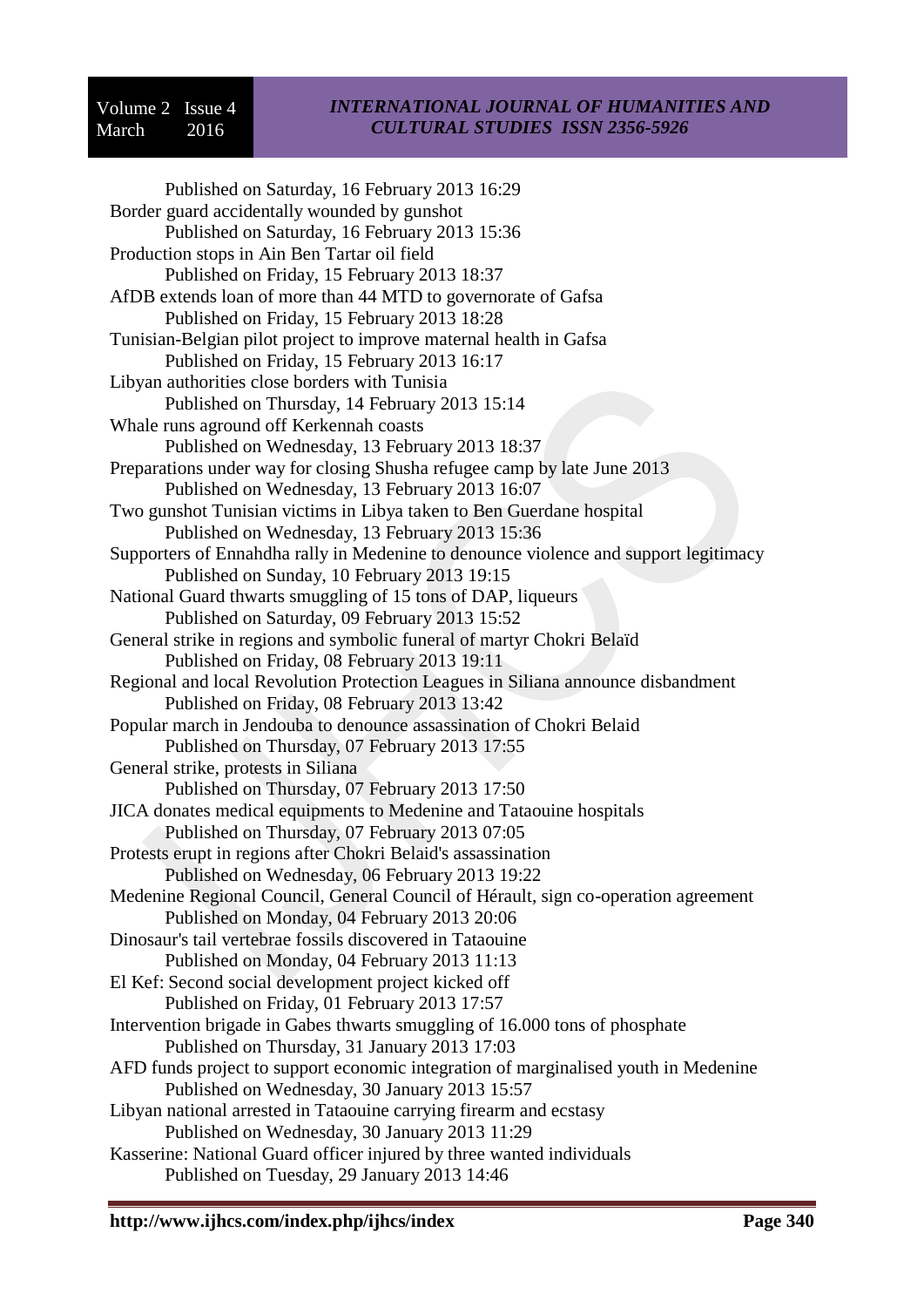### *INTERNATIONAL JOURNAL OF HUMANITIES AND CULTURAL STUDIES ISSN 2356-5926*

[Tunisian-Libyan consultations in Médenine to speed up reopening of Ras Jédir border](http://www.tap.info.tn/en/index.php/regions/5113-bilateral-consultations-in-medenine-to-speed-up-reopening-of-ras-jedir-border-crossing)  [crossing](http://www.tap.info.tn/en/index.php/regions/5113-bilateral-consultations-in-medenine-to-speed-up-reopening-of-ras-jedir-border-crossing) Published on Sunday, 27 January 2013 14:20 [Libyan delegation to negotiate opening of Ras Jedir border crossing](http://www.tap.info.tn/en/index.php/regions/5065-libyan-delegation-to-negotiate-opening-of-ras-jedir-border-crossing)  Published on Friday, 25 January 2013 19:35 [Gabes: Mausoleum of Sidi](http://www.tap.info.tn/en/index.php/regions/5051-gabes-mausoleum-of-sidi-ali-ben-salem-set-aflame) Ali Ben Salem set aflame Published on Friday, 25 January 2013 15:12 [Douz: Mausoleum of Sidi Ahmed Al Ghouth set ablaze](http://www.tap.info.tn/en/index.php/regions/5026-douz-mausoleum-of-sidi-ahmed-al-ghouth-set-ablaze) Published on Thursday, 24 January 2013 15:06 [Eight tons of smuggled pasta products seized in Tataouine](http://www.tap.info.tn/en/index.php/regions/5009-eight-tons-of-smuggled-pasta-products-seized-in-tataouine) Published on Wednesday, 23 January 2013 19:03 [Transfer of one hundred refugees from Shusha camp to U.S.A.](http://www.tap.info.tn/en/index.php/regions/5004-transfer-of-one-hundred-refugees-from-shusha-camp-to-u-s-a)  Published on Wednesday, 23 January 2013 17:23 [Mausoleum of Sidi Ahmed Ouerfelli in Akouda torched](http://www.tap.info.tn/en/index.php/regions/4993-mausoleum-of-sidi-ahmed-ouerfelli-in-akouda-torched)  Published on Wednesday, 23 January 2013 16:18 [Ras Jedir border crossing still closed](http://www.tap.info.tn/en/index.php/regions/4953-ras-jedir-border-crossing-still-closed) Published on Tuesday, 22 January 2013 15:18 [Traders from Ben Guerdane block Ras Jedir border crossing](http://www.tap.info.tn/en/index.php/regions/4925-traders-from-ben-guerdane-block-ras-jedir-border-crossing) Published on Monday, 21 January 2013 19:15 [Two men who crossed illegally into Tunisia, arrested in Sakiet Sidi Youssef](http://www.tap.info.tn/en/index.php/regions/4887-two-men-who-crossed-illegally-into-tunisia-arrested-in-sakiet-sidi-youssef) Published on Sunday, 20 January 2013 18:55 [Sfax: Resumption of clashes on Sunday between youths and police](http://www.tap.info.tn/en/index.php/regions/4877-sfax-resumption-of-clashes-on-sunday-between-youths-and-police) Published on Sunday, 20 January 2013 14:28 [Ras Jedir border crossing : Tunisian tradesmen's protest disturbs trade traffic](http://www.tap.info.tn/en/index.php/regions/4869-ras-jedir-border-crossing-tunisian-tradesmen-s-protest-disturbs-trade-traffic)  Published on Saturday, 19 January 2013 19:02 [Clarifications on discovery of weapons hideout in Medenine](http://www.tap.info.tn/en/index.php/regions/4820-clarifications-on-discovery-of-weapons-hideout-in-medenine)  Published on Friday, 18 January 2013 17:10 [Two Libyan nationals arrested after exchange of fire with border guards](http://www.tap.info.tn/en/index.php/regions/4806-two-libyan-nationals-arrested-after-fire-exchange-with-border-guards) Published on Friday, 18 January 2013 14:56 [Important quantities of arms discovered in two warehouses in Medenine](http://www.tap.info.tn/en/index.php/regions/4770-important-quantities-of-arms-discovered-in-two-warehouses-in-medenine) Published on Thursday, 17 January 2013 16:02 [Minor earth tremor in Sidi Bouzid](http://www.tap.info.tn/en/index.php/regions/4754-minor-earth-tremor-in-sidi-bouzid)  Published on Thursday, 17 January 2013 08:46 [Clashes between protesters and security forces in Kef city](http://www.tap.info.tn/en/index.php/regions/4732-clashes-between-protesters-and-security-forces-in-kef-city)  Published on Wednesday, 16 January 2013 15:31 [General strike paralyses economic and social life in Kef](http://www.tap.info.tn/en/index.php/regions/4728-general-strike-paralyses-economic-and-social-life-in-kef) Published on Wednesday, 16 January 2013 15:20 ['We will work with Libya to re-open Ras Jedir border crossing' \(Abdessalem\)](http://www.tap.info.tn/en/index.php/regions/4699-we-will-work-with-libya-to-re-open-ras-jedir-border-crossing-abdessalem) Published on Tuesday, 15 January 2013 19:39 [Libyan authorities free 60 Tunisian fishermen](http://www.tap.info.tn/en/index.php/regions/4687-libyan-authorities-free-60-tunisian-fishermen) Published on Tuesday, 15 January 2013 18:14 [Tunisian citizen from Ben Guerdane shot dead by Libyan armed group](http://www.tap.info.tn/en/index.php/regions/4638-tunisian-citizen-shot-dead-by-libyan-armed-group) Published on Monday, 14 January 2013 17:34 [Inhabitants of Ben Guerdane insist on police withdrawal and army deployment](http://www.tap.info.tn/en/index.php/regions/4555-inhabitants-of-ben-guerdane-insist-on-police-withdrawal-and-army-deployment)  Published on Saturday, 12 January 2013 14:10 [Clashes resume between security forces and protesters in Ben Guerdane](http://www.tap.info.tn/en/index.php/regions/4517-clashes-resume-between-security-forces-and-protesters-in-ben-guerdane) Published on Friday, 11 January 2013 15:26